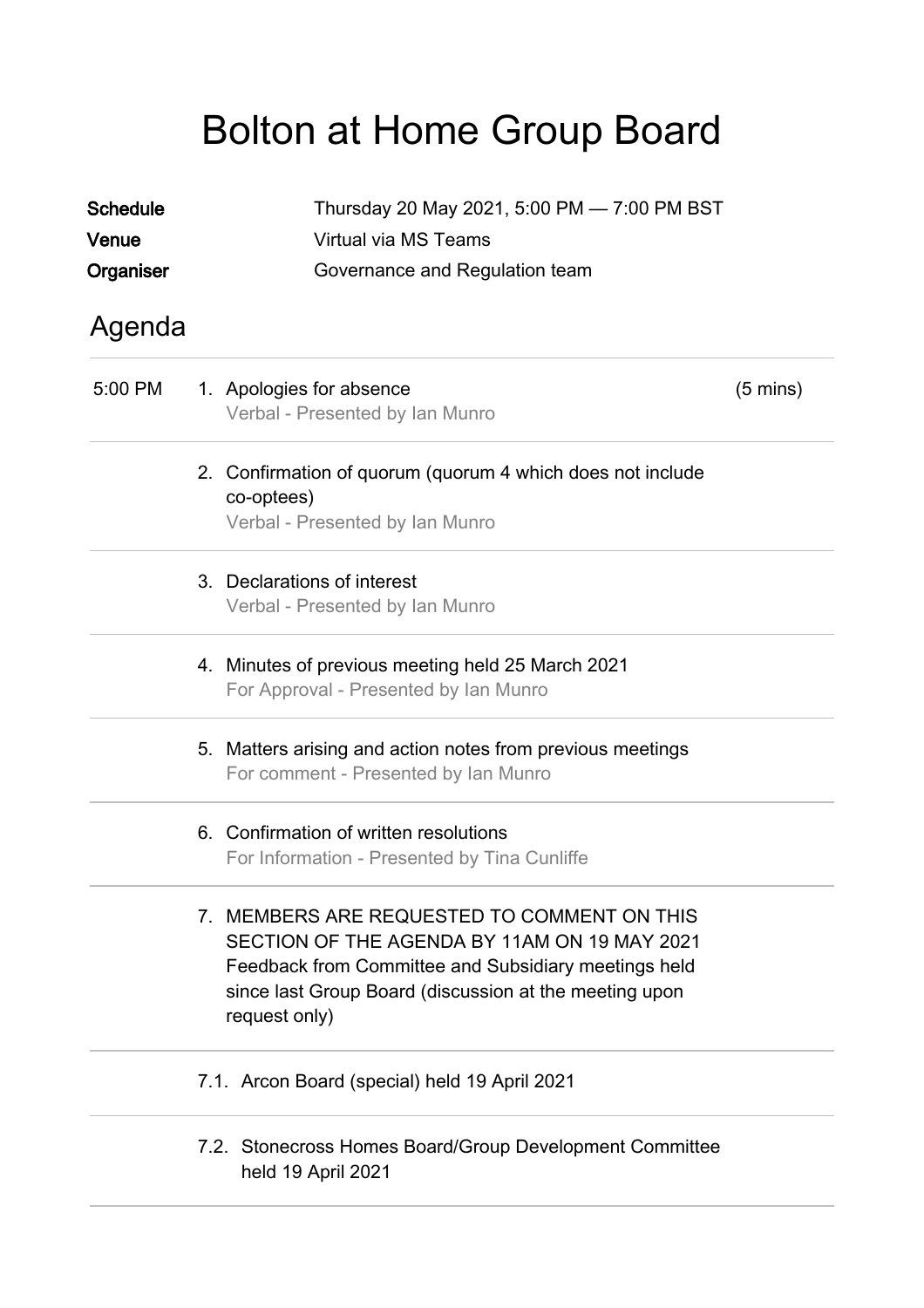|         | 7.3. R-haus Living Board held 20 April 2021                                                                                                      |                     |
|---------|--------------------------------------------------------------------------------------------------------------------------------------------------|---------------------|
|         | 7.4. Group Audit & Risk Committee held 22 April 2021                                                                                             |                     |
|         | 7.5. Maxmedia Board held 26 April 2021                                                                                                           |                     |
|         | 7.6. BH HR Committee held 28 April 2021                                                                                                          |                     |
|         | 7.7. Group Governance Committee held 28 April 2021                                                                                               |                     |
|         | 7.8. Starts with you Board held 4 May 2021                                                                                                       |                     |
|         | 7.9. Arcon Board held 11 May 2021                                                                                                                |                     |
| 5:05 PM | 8. Group CEOs update<br>Verbal - Presented by Jon Lord                                                                                           | $(10 \text{ mins})$ |
| 5:15 PM | 9. Future relationship and option appraisal for the commercial<br>subsidiaries<br>For Approval - Presented by Ian Ankers                         | $(10 \text{ mins})$ |
| 5:25 PM | 10. Group our plan 2021-2026<br>Presented by Edward Mellor, Tina Cunliffe and Vicki Powell<br>For Approval                                       | $(15 \text{ mins})$ |
| 5:40 PM | 11. Bolton at Home business plan sensitivity and stress testing (10 mins)<br>For Approval - Presented by Edward Mellor                           |                     |
| 5:50 PM | 12. Compliance with RSH national standards (economic and<br>consumer)<br>For Approval - Presented by Tina Cunliffe                               | $(15 \text{ mins})$ |
|         | 13. Board member "new normal" terms of office in compliance<br>with the NHF Code of Governance 2020<br>For Approval - Presented by Tina Cunliffe |                     |
|         |                                                                                                                                                  |                     |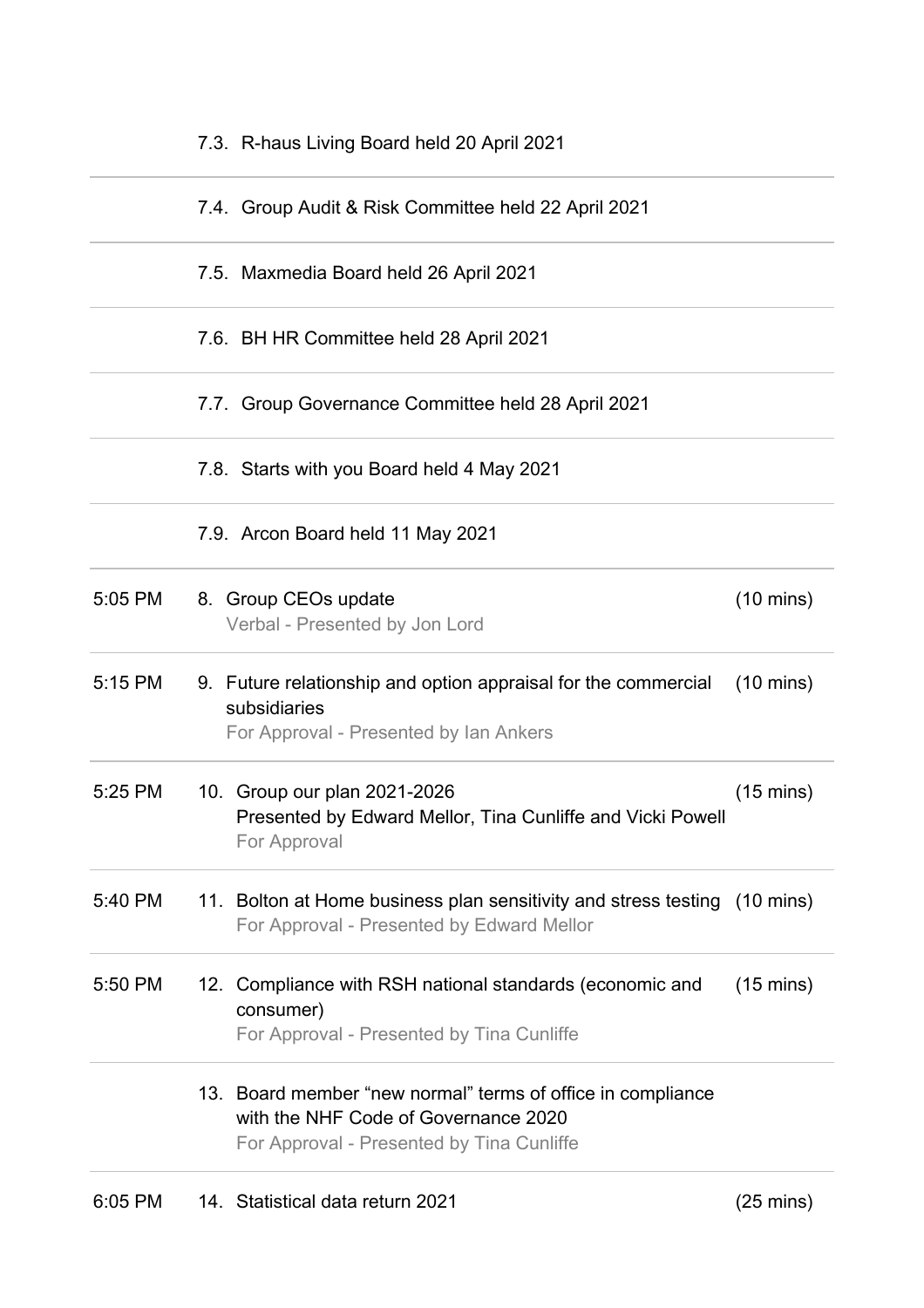|         | For Approval - Presented by Caroline Fraser                                                                                                                                                                |                     |
|---------|------------------------------------------------------------------------------------------------------------------------------------------------------------------------------------------------------------|---------------------|
|         | 15. a) Strategic performance report to Board quarter 4 2020/21<br>(BH and Arcon)<br>b) Annual Leadership Team plan<br>For Approval - Presented by Caroline Fraser                                          |                     |
|         | 16. Commercial subsidiaries performance report to Board<br>quarter 4 2020/21<br>For Approval - Presented by Caroline Fraser                                                                                |                     |
|         | 17. Group health & safety report quarter 4 2020/21<br>For Approval - Presented by Caroline Fraser                                                                                                          |                     |
|         | 18. Targets for the PIs in the 2021/22 Group Registered<br>Providers strategic performance and health & safety<br>reports to Group Board<br>For Approval - Presented by Caroline Fraser                    |                     |
| 6:30 PM | 19. Financial monitoring report quarter 4 2020/21<br>For Approval - Presented by Alison Foster                                                                                                             | $(10 \text{ mins})$ |
| 6:40 PM | 20. Bolton at Home asset investment update report<br>For Approval - Presented by Carol Southern                                                                                                            | $(10 \text{ mins})$ |
| 6:50 PM | 21. MEMBERS ARE REQUESTED TO COMMENT ON THIS<br>SECTION OF THE AGENDA BY 11AM ON 19 MAY 2021<br>To be approved as one item at the meeting (discussion at<br>the meeting upon request only)<br>For Approval | $(5 \text{ mins})$  |
|         | 21.1. Community investment budget<br>Presented by Shauna Morton<br>For Approval                                                                                                                            |                     |
|         | 21.2. Arcon's Annual General Meeting 2021<br>For Approval - Presented by Tina Cunliffe                                                                                                                     |                     |
|         | 21.3. Group development programme update quarter 4<br>2020/21                                                                                                                                              |                     |